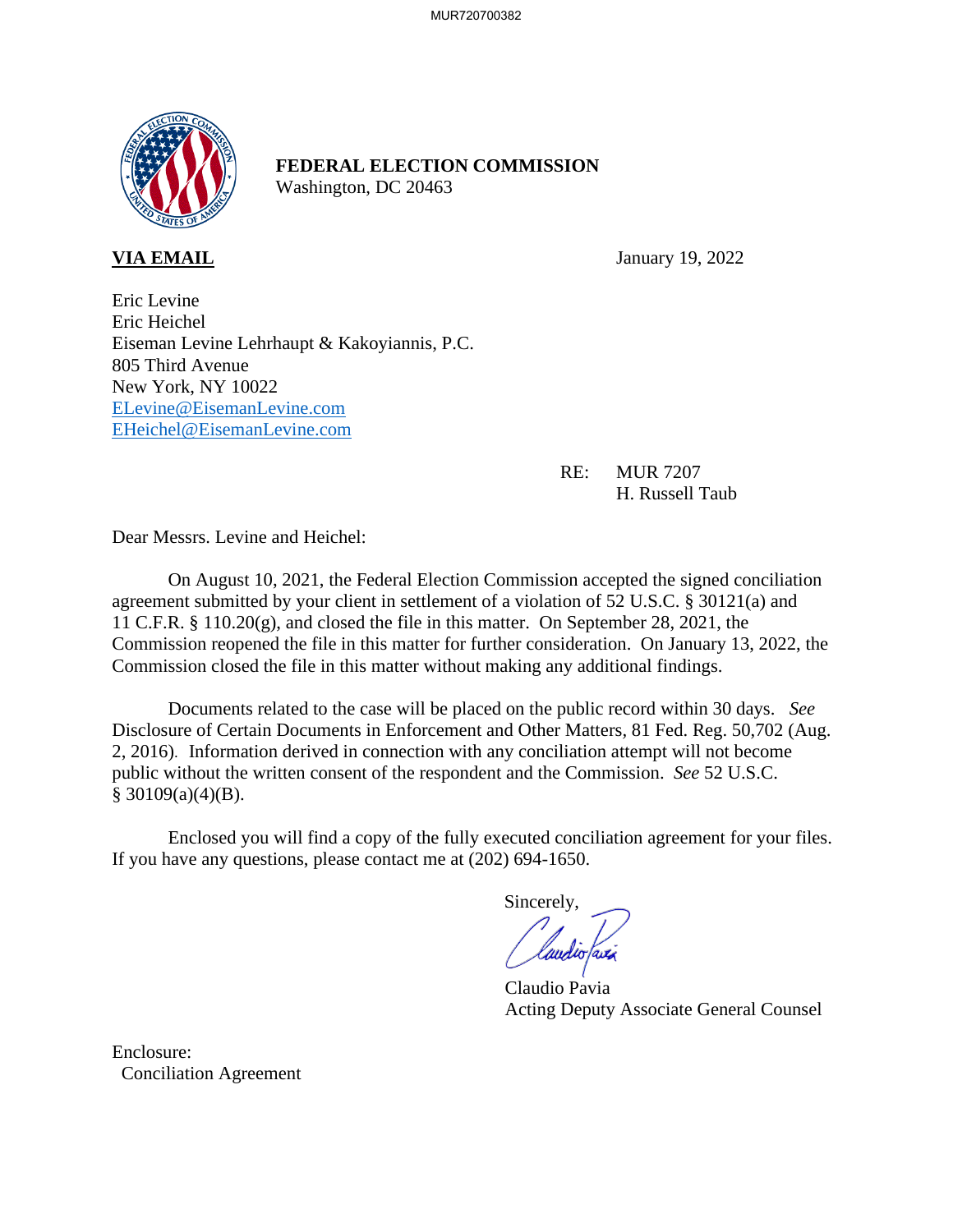## **BEFORE THE FEDERAL ELECTION COMMISSION**

In the Matter of

H. Russell Taub )

 $)$ 

) MUR 7207

## **CONCILIATION AGREEMENT**

The Federal Election Commission (the "Commission") found reason to believe that H. Russell Taub ("Respondent") violated 52 U.S.C. § 30121(a) of the Federal Election Campaign Act of 1971, as amended (the "Act"), and 11 C.F.R. § 110.20(g) of the Commission's regulations, by knowingly soliciting, accepting, or receiving a prohibited in-kind foreign national contribution in the form of opposition research related to the candidate's opponent.

NOW, THEREFORE, the Commission and Respondent, having participated in informal methods of conciliation, prior to a finding of probable cause to believe, do hereby agree as follows:

I. The Commission has jurisdiction over Respondent and the subject matter of this proceeding, and this Agreement has the effect of an agreement entered pursuant to 52 U.S.C.  $§ 30109(a)(4)(A)(i).$ 

II. Respondent has had a reasonable opportunity to demonstrate that no action should be taken in this matter.

III. Respondent enters voluntarily into this Agreement with the Commission.

IV. The pertinent facts and law in this matter are as follows:

1. On May 17, 2017, the Deputy Attorney General appointed Robert S. Mueller III as Special Counsel to investigate the Russian Federation's "efforts to interfere in the 2016 presidential election" and "links and/or coordination between the Russian government and individuals associated with the campaign of President Donald Trump." *See* Office of Deputy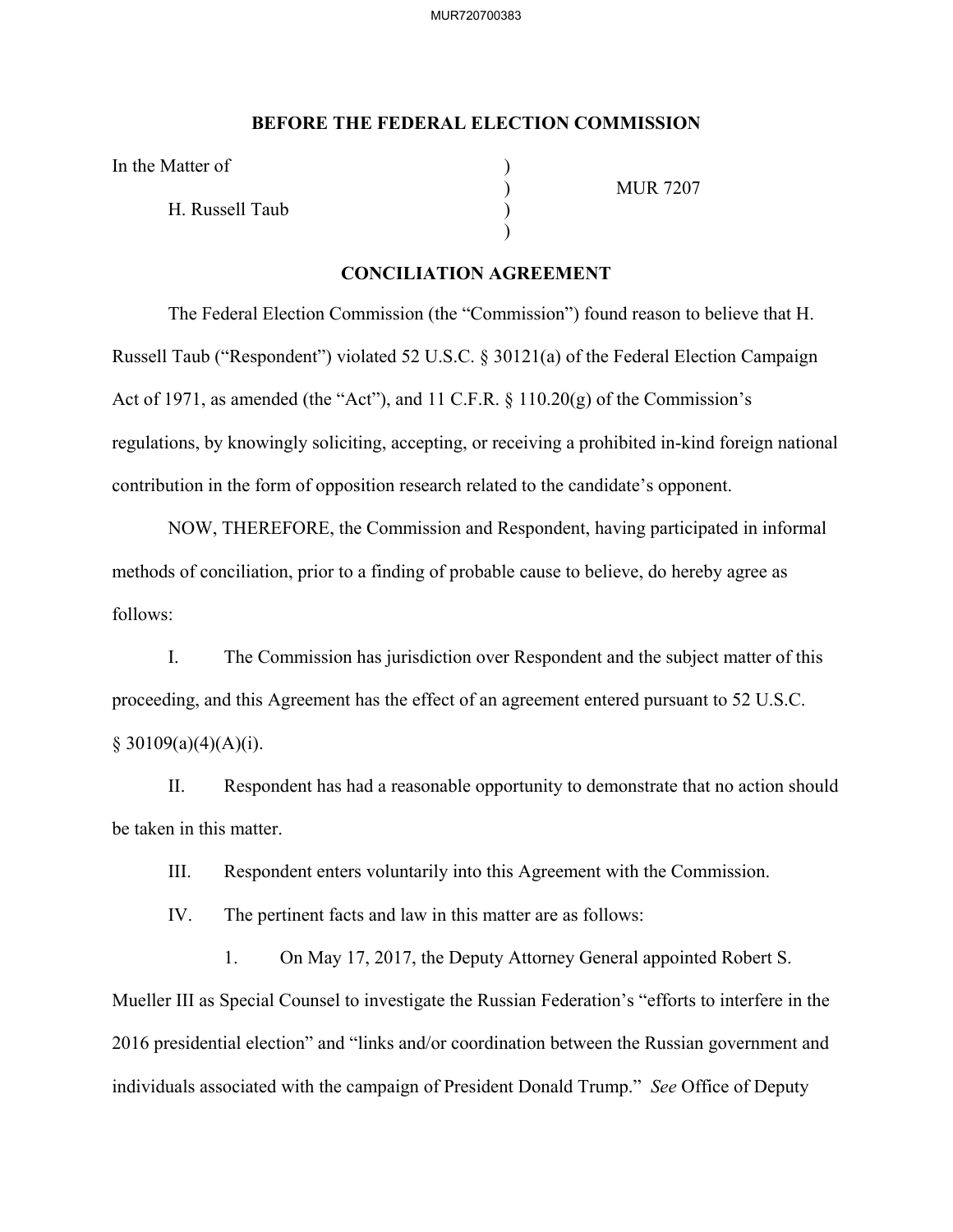Att'y Gen., Order No. 3915-2017: *Appointment of Special Counsel to Investigate Russian Interference with the 2016 Presidential Election and Related Matters* (May 17, 2017). The Special Counsel determined, *inter alia*, that the Russian Federation's Main Intelligence Directorate of the General Staff (GRU) hacked the computers and email accounts of various organizations related to the 2016 U.S. election, including the DNC and DCCC, and disseminated stolen materials through fictitious online personas, including Guccifer 2.0. SPECIAL COUNSEL ROBERT S. MUELLER, III, U.S. DEP'T OF JUSTICE, REPORT ON THE INVESTIGATION INTO RUSSIAN INTERFERENCE IN THE 2016 PRESIDENTIAL ELECTION at 36 (Mar. 22, 2019) (redactions partially removed on June 19 and November 2, 2020) ("Special Counsel's Report") (citations reference Volume 1).

2. On August 15, 2016, Taub sent a Twitter direct message to Guccifer 2.0, asking: "Can you get a list of Republican donors for me. I am running for office myself." Taub said, "I could use your help to defeat cicilline." He further explained that a donor list would help to "raise some money to put against [Cicilline] . . . if I had the resources I can win." Guccifer 2.0 replied, "it seems i have a dossier on cicilline . . . I can send u a dossier via email." Taub then provided the email address, info@russforcongress2016.com for receipt of the dossier.

3. On August 17, 2016, "Guccifer2 <guccifer2@protonmail.com>" sent an email to info@russforcongress2016.com with 10 attachments, all related to Cicilline, apparently stolen from the GRU's various election-related hacking targets. Among the attached documents were three professionally-produced opposition research reports, polling data, news articles, and one of Cicilline's U.S. House of Representatives Financial Disclosure Statements.

4. The Act and Commission regulations prohibit any "foreign national" from directly or indirectly making a contribution or donation of money or other thing of value in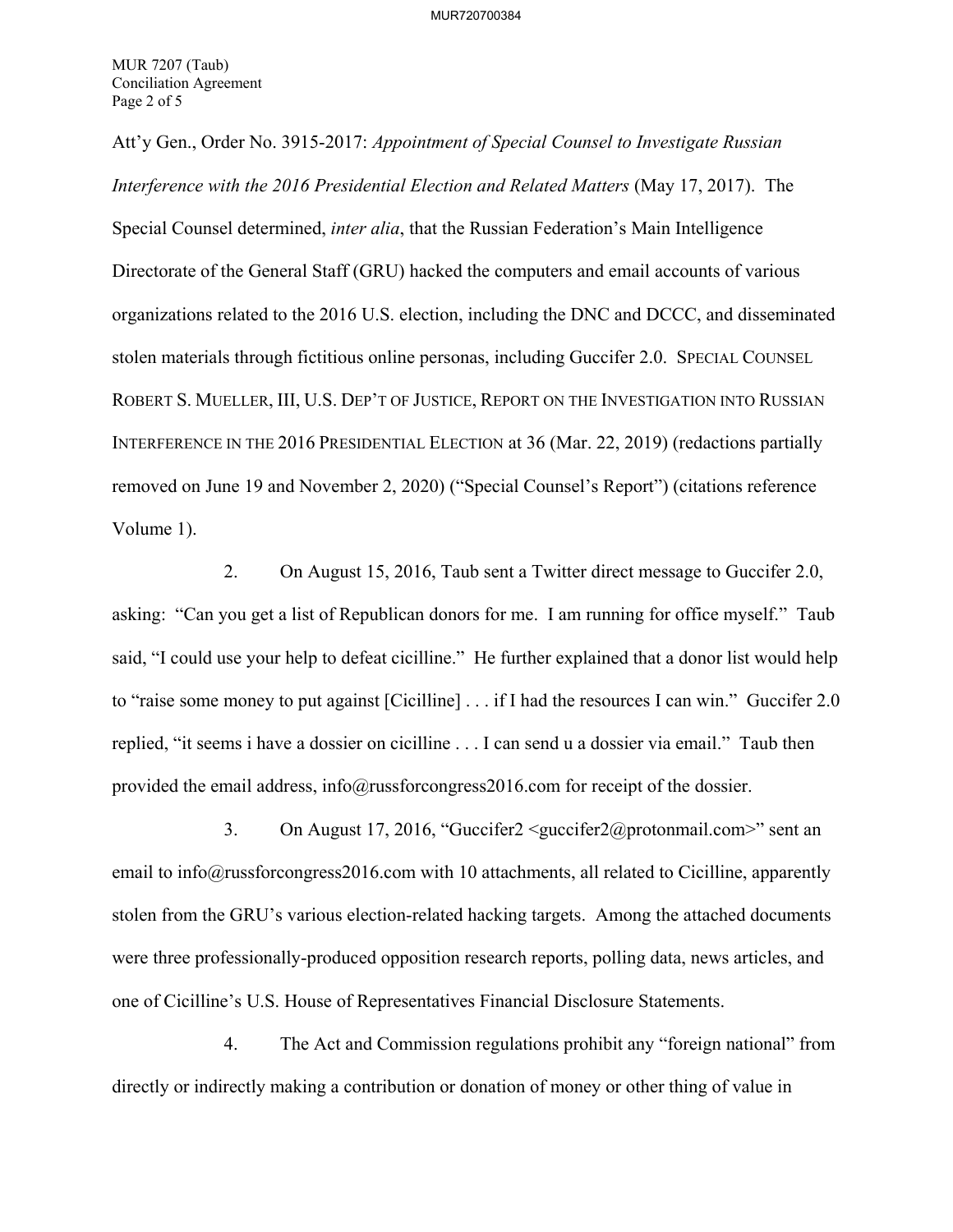MUR 7207 (Taub) Conciliation Agreement Page 3 of 5

connection with a federal, state, or local election. 52 U.S.C.  $\frac{830121(a)(1)(A)}{1}$ ; 11 C.F.R. § 110.20(b); *see also* 52 U.S.C. § 30121(b) (defining "foreign national" to include an individual who is not a citizen or national of the United States and who is not lawfully admitted for permanent residence, as well as a "foreign principal" as defined at 22 U.S.C. § 611(b), which, in turn, includes "a government of a foreign country"). Moreover, the Act and Commission regulations prohibit any person from knowingly soliciting, accepting, or receiving any such contribution or donation from a foreign national. 52 U.S.C. § 30121(a)(2); 11 C.F.R.  $§ 110.20(g).$ 

5. A "contribution" includes "any gift, subscription, loan, advance, or deposit of money or anything of value made by any person for the purpose of influencing any election for Federal office." 52 U.S.C. § 30101(8)(A). Under Commission regulations, "anything of value" includes all in-kind contributions, which include "the provision of any goods or services without charge or at a charge that is less than the usual and normal charge for such goods or services." 11 C.F.R. § 100.52(d).

V. Solely for the purpose of settling this matter only and without respect to any other proceeding, Respondent agrees not to contest the Commission's findings that he violated 52 U.S.C. § 30121(a) and 11 C.F.R. § 110.20(g) by knowingly soliciting, accepting, and receiving prohibited in-kind foreign national contributions.

VI. Respondent will take the following actions:

1. Respondent H. Russell Taub, through the submission of financial documentation to the Commission and additional representations, has indicated that financial hardship prevents him from paying any civil penalty to the Commission. Taub is currently obligated to pay substantial restitution in another matter and has limited or no assets. The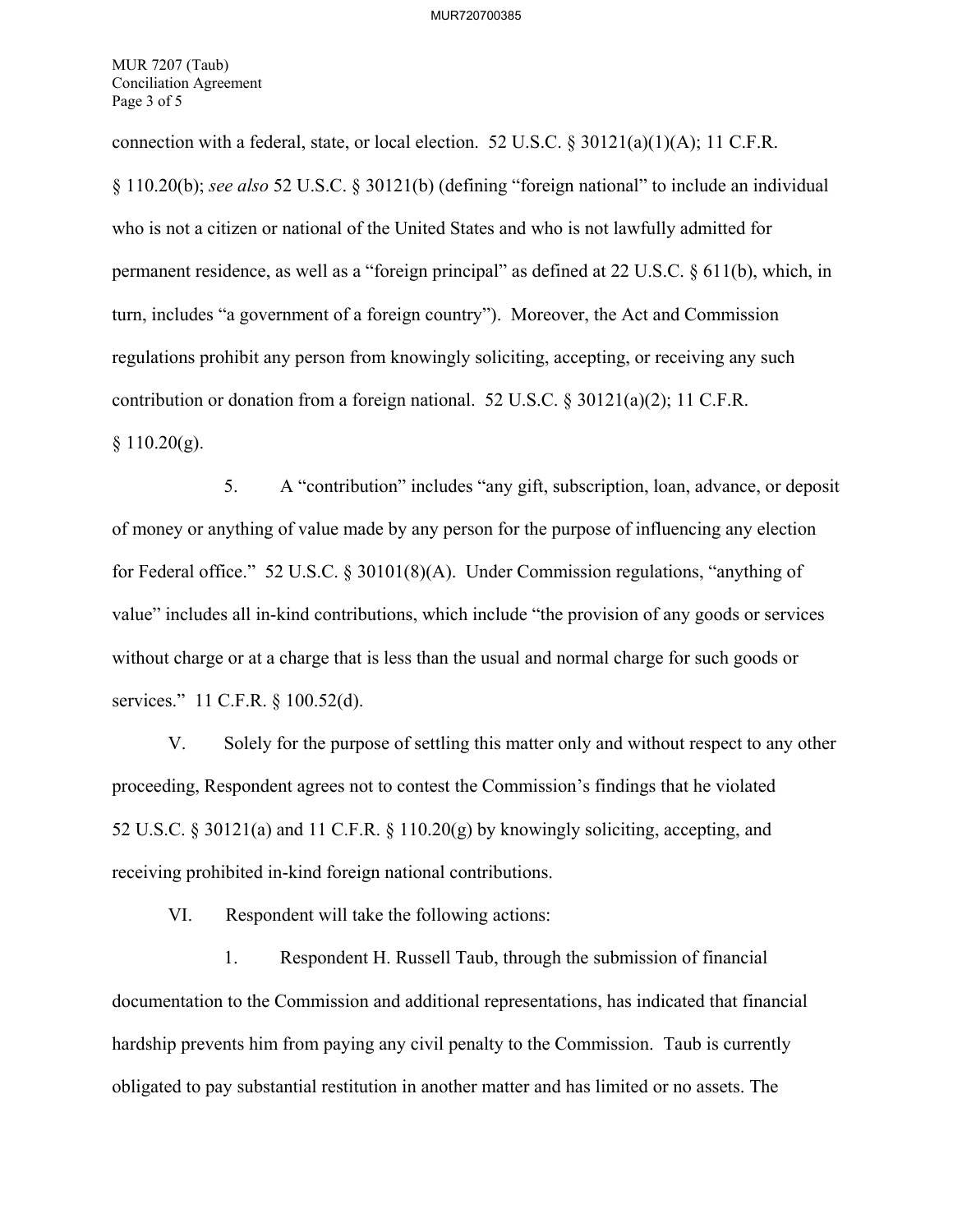MUR 7207 (Taub) Conciliation Agreement Page 4 of 5

Commission regards these submissions and representations as material representations. Due to Taub's financial condition, the Commission agrees to depart from the civil penalty that it would normally seek for the violations at issue, and the Commission agrees that no civil penalty shall be due. If evidence is uncovered indicating Respondent's financial condition is not as stated, a civil penalty of thirty-one thousand dollars (\$31,000) shall be immediately due, pursuant to 52 U.S.C. § 30109(a)(5)(A) and 11 C.F.R. § 111.24(a)(1).

2. Cease and desist from violating 52 U.S.C. § 30121(a) and 11 C.F.R.  $§ 110.20(g).$ 

VII. The Commission, on request of anyone filing a complaint under 52 U.S.C. § 30109(a)(1) concerning the matters at issue herein or on its own motion, may review compliance with this Agreement. If the Commission believes that this Agreement or any requirement thereof has been violated, it may institute a civil action for relief in the United States District Court for the District of Columbia.

VIII. This Agreement shall become effective as of the date that all parties hereto have executed same and the Commission has approved the entire Agreement.

IX. Respondent shall have no more than 30 days from the date this Agreement becomes effective to comply with and implement the requirements contained in this Agreement and to so notify the Commission.